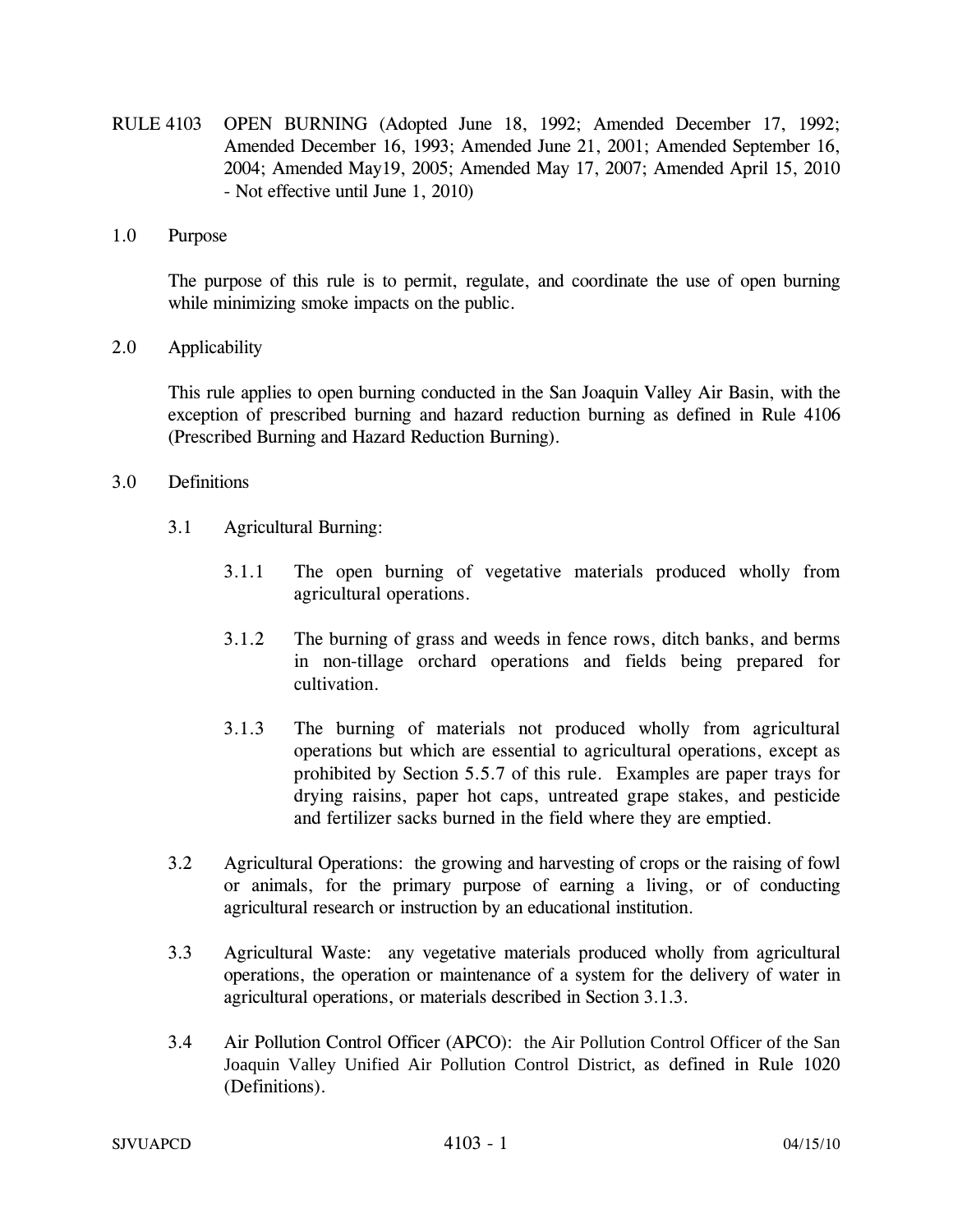- 3.5 Air Quality: the characteristics of the ambient air as indicated by concentrations of the six criteria air pollutants for which Federal and State standards have been established pursuant to section 108 and 109 of the Federal Clean Air Act [i.e., particulate matter, sulfur dioxide, nitrogen dioxide, ozone, carbon monoxide and lead], by State air quality standards, and by visibility in mandatory Federal Class I areas, as specified pursuant to section 169A of the Federal Clean Air Act.
- 3.6 Allocation System: a system in the smoke management program that limits the amounts, timing, and locations of burning in order to minimize smoke impacts.
- 3.7 Ambient Air: that portion of the atmosphere, external to buildings, to which the general public has access.
- 3.8 Ambient Air Quality Standards: the national ambient air quality standards (NAAQS) promulgated by the US Environmental Protection Agency.
- 3.9 Approved Ignition Devices: those instruments or materials that will ignite agricultural waste and other materials without the production of black smoke by the ignition device. This would include such devices as liquid petroleum gas, butane, propane, or diesel oil burners and flares where the device produces a flame and the flame is then used for ignition, or other devices approved by the Air Pollution Control Officer (APCO).
- 3.10 ARB or State Board: the California Air Resources Board.
- 3.11 Board: the Governing Board of the San Joaquin Valley Unified Air Pollution Control District, as defined in Rule 1020 (Definitions).
- 3.12 Campfire: an attended recreational fire at a designated campground or in a Wildland, as defined in Rule 4106 (Prescribed Burning and Hazard Reduction Burning), when approved by the appropriate land manager. A campfire shall not be larger than three feet in diameter and the fuel must be clean, dry wood with no other debris, trash, garbage or refuse.
- 3.13 Contraband: any illegal material or prohibited good that has been confiscated within the San Joaquin Valley Air Basin by a law enforcement agency or fire department, including but not limited to explosives, pyrotechnics, and illegal drugs.
- 3.14 EPA: the United States Environmental Protection Agency or any person designated to act on its behalf.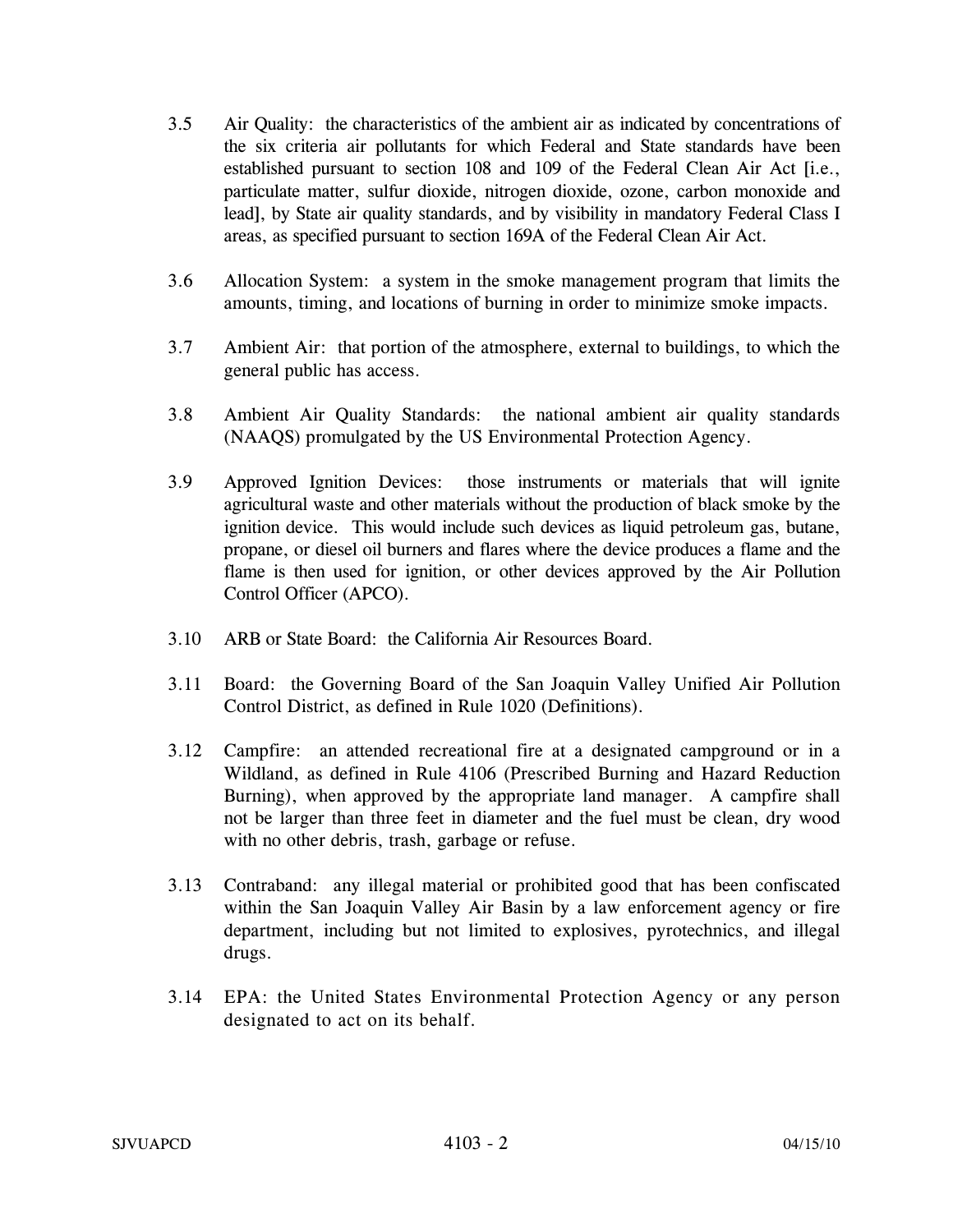- 3.15 Field Crops: includes alfalfa, asparagus, barley stubble, beans, corn, cotton, flower straw, hay, lemon grass, oat stubble, pea vines, peanuts, rice stubble, safflower, sugar cane, vegetable crops, and wheat stubble, and other field crops, as determined by the State Board.
- 3.16 Fire Hazard: a situation in which a fire could present a threat to the health and/or safety of a person or persons but which does not impose imminent fire danger.
- 3.17 Fire Protection Agency: any agency with the responsibility and authority to protect people, property, and the environment from fire, and having jurisdiction within the San Joaquin Valley Air Basin.
- 3.18 Imminent and Substantial Economic Loss: the loss of a planting season or the irreparable harm of a crop.
- 3.19 Imminent Fire Hazard: a hazard that presents imminent danger to the health and/or safety of a person or persons and for which direct abatement by fire is necessary.
- 3.20 Metropolitan Area: the sphere of influence of an incorporated city as defined by the Local Agency Formation Commission.
- 3.21 No-Burn Day: any day on which agricultural burning is prohibited by the ARB, the District, or by a public fire protection agency for purposes of fire control or prevention.
- 3.22 Noxious Weeds: as defined in Section 403 of the Plant Protection Act (7 USC 7702).
- 3.23 Open Burning or Open Outdoor Fire: the combustion of any combustible refuse or other material of any type outdoors in the open air, not in any enclosure, where the products of combustion are not directed through a flue. For the purposes of this rule, prescribed burning and hazard reduction burning are not considered to be open burning.
- 3.24 Orchard Removal Matter: agricultural waste generated by the removal of orchards. This includes leaves, branches, trunks, roots, stumps and untreated branch support sticks.
- 3.25 Orchard Removals: includes, but is not limited to orchard removal matter, stumps, and untreated sticks.
- 3.26 Other Materials: includes, but is not limited to brooder paper, deceased goats, and diseased bee hives.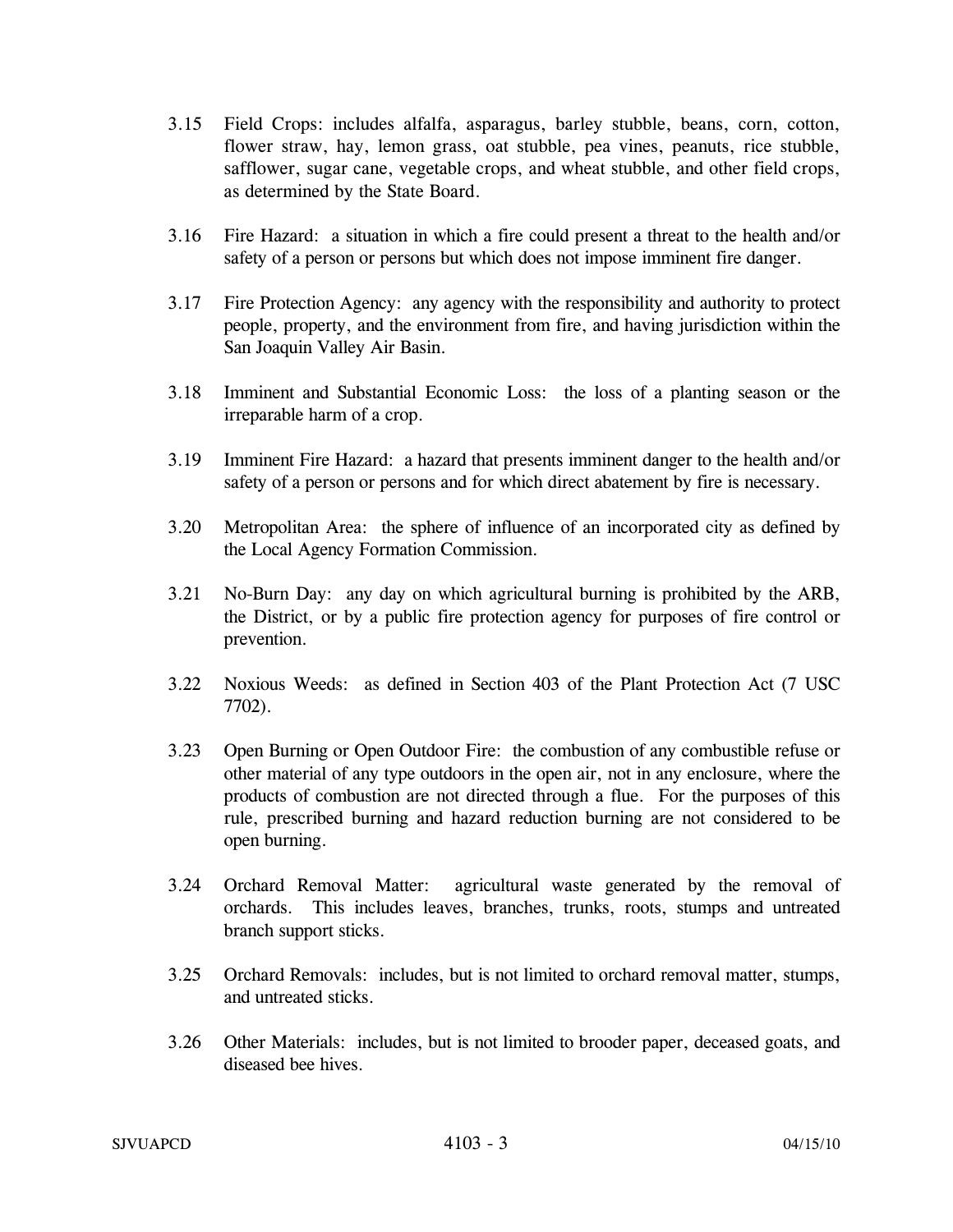- 3.27 Other Weeds and Maintenance: includes, but is not limited to, ditch bank work, canal bank work, dodder weed, star thistle, tumbleweed, noxious weeds, pesticide sacks, and fertilizer sacks burned in the fields where they are emptied.
- 3.28 Permit: as used herein refers to a District Open Burn Permit.
- 3.29 Prunings: the vegetative material produced from the regularly scheduled removal of any portion of the agricultural crop for the purpose of achieving a desired size, shape, or to promote plant growth for improved cultivation, harvesting, and the maintenance of crop health. The regularly scheduled removal does not include the incidental cuttings of dead or broken branches, water-sprouts or suckers, and other damaged crops. For the purpose of this rule, prunings shall refer to prunings from apple crops, apricot crops, avocado crops, bushberry crops, cherry crops, Christmas trees, citrus crops, date crops, eucalyptus crops, fig crops, kiwi crops, nectarine crops, nursery prunings, olive crops, pasture or corral trees, peach crops, pear crops, persimmon crops, pistachio crops, plum crops, pluot crops, pomegranate crops, prune crops, quince crops, rose crops, and other prunings, as determined by the State Board.
- 3.30 Religious Ceremonial Fires: any fires conducted to fulfill the doctrinal requirements of an organized religion.
- 3.31 Residual Rice Stubble: rice stubble remaining on the field that can not be removed completely by the bailing equipment.
- 3.32 Single Location: a property where burning is conducted, which is under the same or common ownership or operation, and located on one (1) or more parcels. For burn permit and fire reporting purposes, properties separated by rivers, streams, or publicly owned roadways and canals are considered separate locations.
- 3.33 Smoke Management Program: a District program that utilizes a daily allocation system for the purpose of limiting the amounts, timing, and locations of open burning to minimize smoke impacts. The smoke management program considers several factors including air quality, meteorological conditions expected during burning, locations of smoke sensitive areas, locations of materials to be burned, and types and amounts of materials to be burned.
- 3.34 Smoke Sensitive Areas: are populated areas and other areas where the District determines that smoke and air pollutants can adversely affect public health or welfare. Such areas can include, but are not limited to, towns and villages, campgrounds, trails, populated recreational areas, hospitals, nursing homes, schools, roads, airports, public events, shopping centers and mandatory Class 1 areas.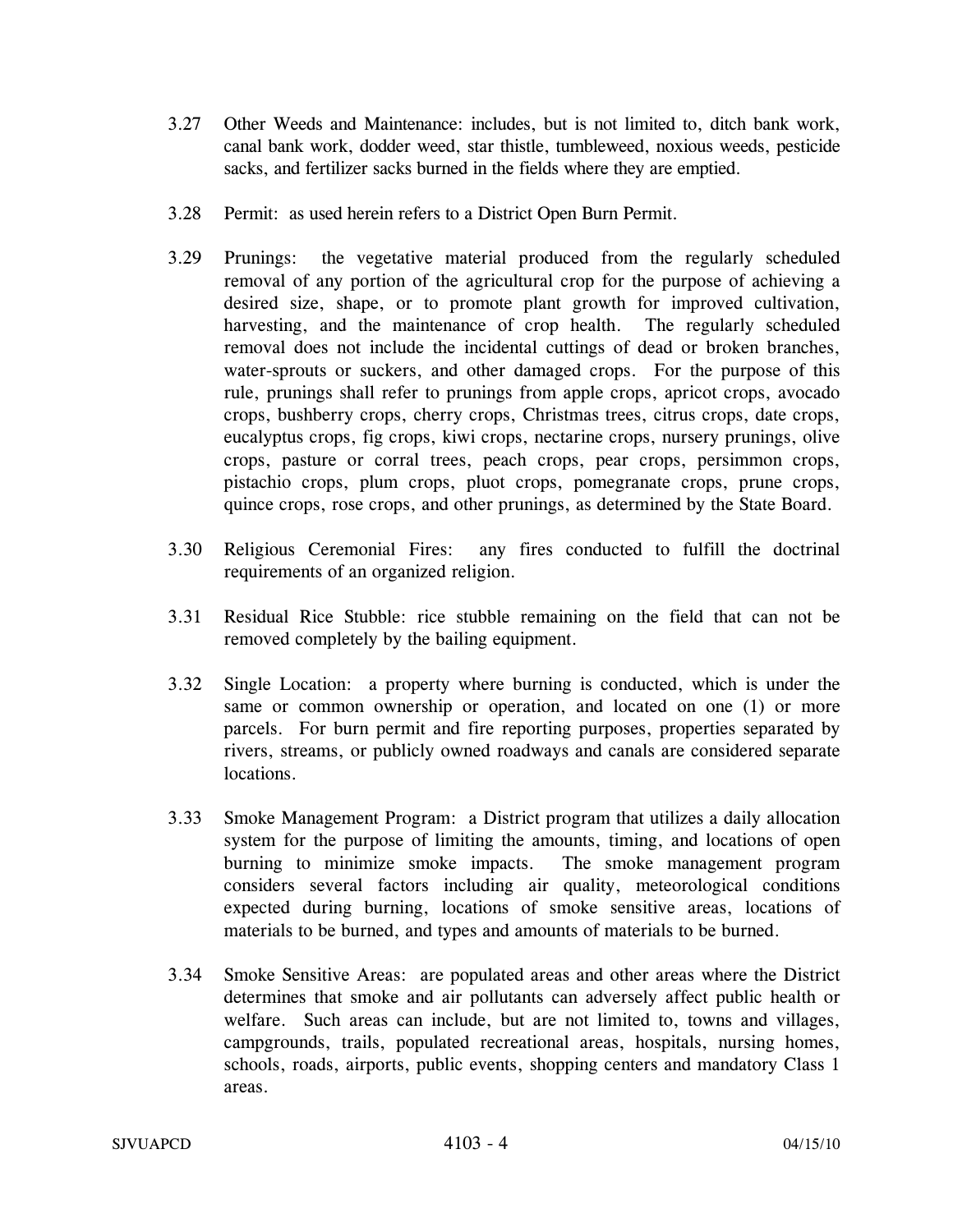- 3.35 Spot Burning: burning of rice stubble in areas of the field where rice stubble has been compacted or flattened by the harvesting or baling equipment tracks.
- 3.36 Surface Harvested Prunings: the vegetative material produced from the regularly scheduled removal of any portion of the agricultural crop for the purpose of achieving a desired size, shape, or to promote plant growth for improved cultivation, harvesting, and the maintenance of crop health. The regularly scheduled removal does not include the incidental cuttings of dead or broken branches, water-sprouts or suckers, and other damaged crops. For the purpose of this rule, surface harvested prunings includes, but is not limited to, almond prunings, walnut prunings, pecan prunings, grape vines, and vineyard materials.
- 3.37 Toxic Substances: substances identified by the manufacturer on the package or in a material safety data sheet as posing health hazards.
- 3.38 Vineyard Removal Materials: agricultural waste generated by the removal of vineyards. This includes grape vines, grape canes, trunks, roots, untreated grapestakes, and wires, as well as similar materials from kiwi vineyards.
- 3.39 Vineyard Materials: includes, but is not limited to, grape canes and raisin trays.
- 3.40 Weed Abatement: the reduction or removal of noxious weeds and grasses. Weed abatement includes, but is not limited to, berms, Bermuda grass, fence rows, grass, pasture, and ponding or levee banks.
- 4.0 Exemptions
	- 4.1 The requirements of this rule shall not apply to:
		- 4.1.1 Open outdoor fires used solely for the purpose of cooking food for human consumption, campfires, and religious ceremonial fires, where the combustible material is clean, dry wood or charcoal.
		- 4.1.2 The prevention of an imminent fire hazard declared by a fire agency that cannot be abated by any other means.
		- 4.1.3 The setting of backfires necessary to save life, and/or in the defense of assets at risk pursuant to Section 4426 of the Public Resources Code.
		- 4.1.4 The burning, in a respectful and dignified manner, of an unserviceable American Flag that is no longer fit for display.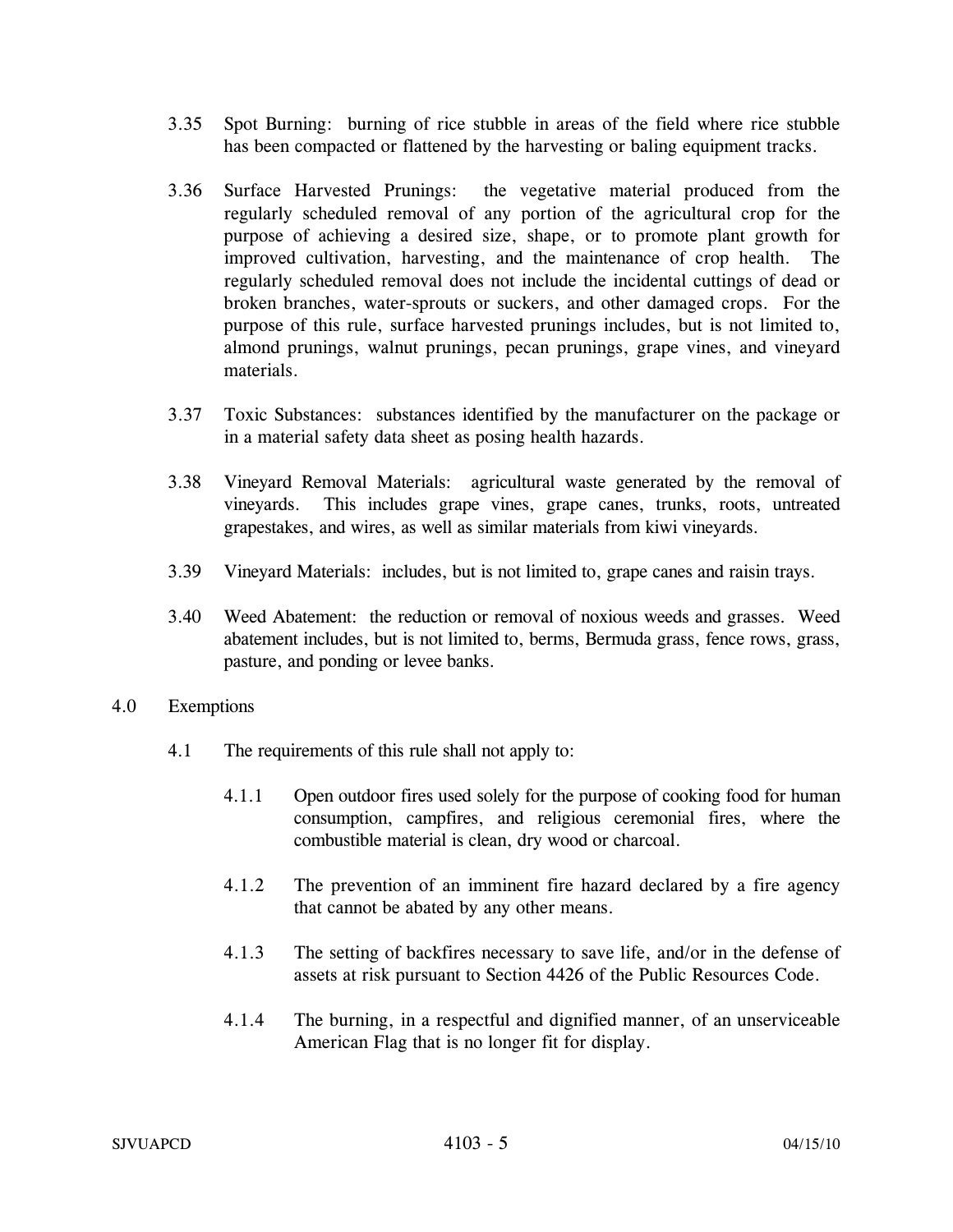- 4.1.5 The burning of agricultural waste or crops pursuant to a lawful abatement order issued by the local county agricultural commissioner as described in Section 5403 and 5404 of the California Food and Agricultural Code.
- 4.2 The following activity is exempt from rule requirements, but may only be conducted pursuant to Air Pollution Control Officer (APCO) written authorization:
	- 4.2.1 A fire set by or authorized by any public officer authorized in the performance of his official duty to engage in fire protection activities provided that a burn plan, as described in Section 6.2.1, has been previously submitted to and approved by the APCO and such a fire is necessary for the instruction of employees in fire fighting methods.
- 4.3 The following activities are exempt from the no-burn day restrictions of Section 6.1.8, subject to APCO authorization and permit requirements. These activities are not exempt from the provisions of Sections 5.1 through 5.5:
	- 4.3.1 The burning of empty sacks which contained pesticides or other toxic substances, provided that the sacks are within the definition of agricultural burning in Section 3.1.3.
	- 4.3.2 The burning of paper raisin trays.
	- 4.3.3 Other agricultural burning, if the denial of such burning would threaten imminent and substantial economic loss, and which is conducted pursuant to the following provisions:
		- 4.3.3.1 The APCO may only authorize such burning when downwind metropolitan areas are forecast by the District to achieve the ambient air quality standards and/or a fire agency has not declared a no-burn day due to safety issues.
		- 4.3.3.2 The District shall limit the amount of acreage that can be burned on any one no-burn day in any one county to 200 acres.
		- 4.3.3.3 The granting of an exemption does not exempt the applicant from any other District or fire control regulations.
		- 4.3.3.4 Within fifteen (15) days of the granting of an exemption, the applicant shall return a signed application form that provides the reasons for requesting the exemption and shall pay the required District fee for said exemption.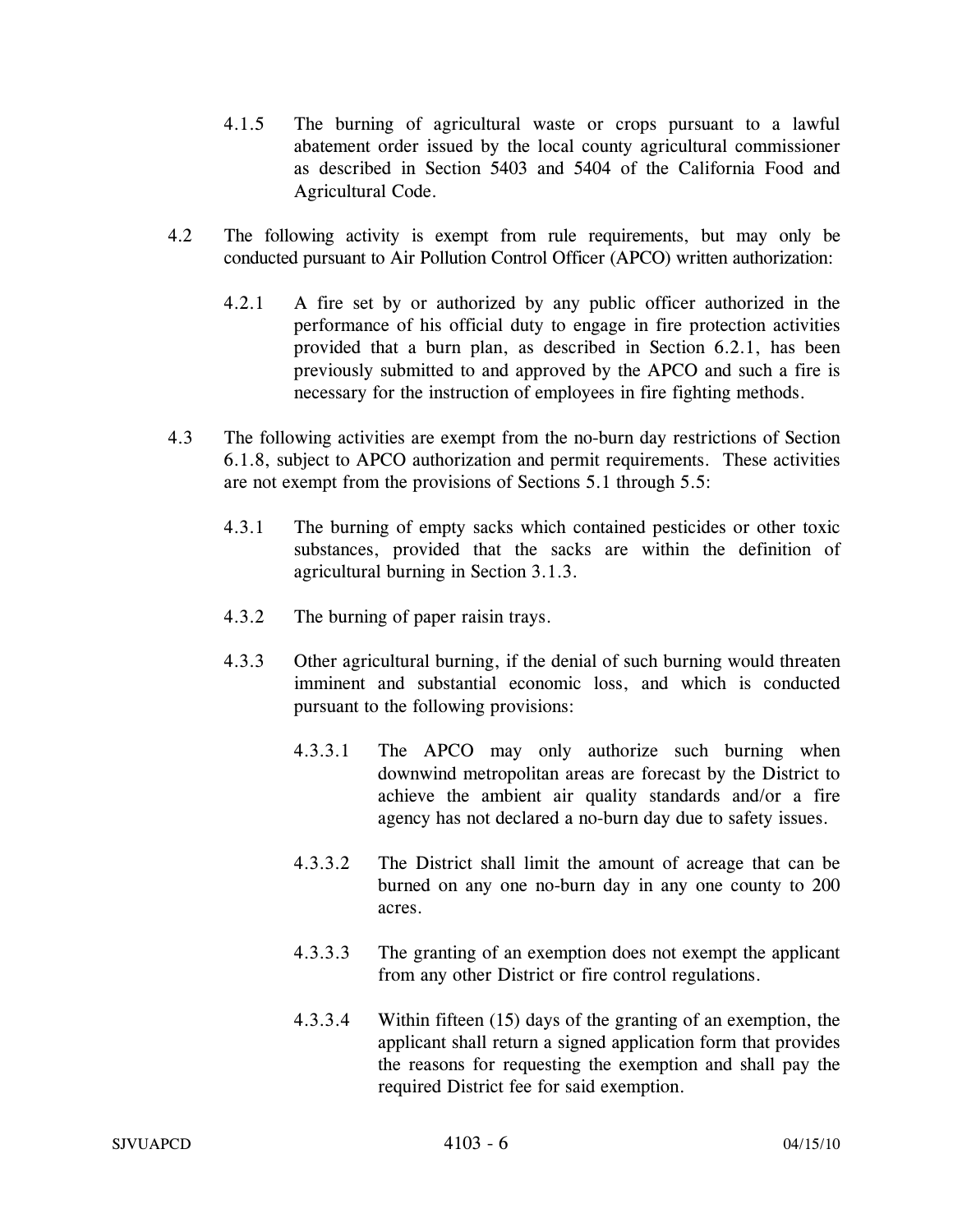4.3.4 The burning of contraband is exempt from the no-burn day restrictions of Section 6.1.8, but may only be conducted pursuant to APCO written authorization and the preparation of a burn plan as described in Section 6.2.2. Contraband burning is subject to the provisions of Section 5.7.

#### 5.0 Requirements

- 5.1 Except as otherwise provided in this rule, no person shall set, permit, or use an open outdoor fire for the purpose of disposal or burning of petroleum wastes; demolition or construction debris; residential rubbish; garbage or vegetation; tires; tar; trees; woodwaste; or other combustible or flammable solid, liquid or gaseous waste; or for metal salvage or burning of motor vehicle bodies.
- 5.2 The APCO shall allocate burning based on the predicted meteorological conditions and whether the total tonnage to be emitted would allow the volume of smoke and other contaminants to cause a public nuisance, impact smoke sensitive areas, or create or contribute to an exceedance of an ambient air quality standard.
- 5.3 The APCO shall restrict the time of day when burns are ignited and conducted, as necessary.
- 5.4 No open burning shall be permitted that will create a nuisance as defined in Section 41700 of the California Health and Safety Code.
- 5.5 Agricultural Burning

The following conditions are in addition to those requirements specified in Sections 5.1 through 5.4:

- 5.5.1 No permit shall be issued for the burning of the following categories of agricultural waste, except for crops covered by Section 5.5.2:
	- 5.5.1.1 Field Crops,
	- 5.5.1.2 Prunings,
	- 5.5.1.3 Weed Abatement, except for categories covered by Section 5.5.3,
	- 5.5.1.4 Orchard Removals,
	- 5.5.1.5 Vineyard Removal Materials,
	- 5.5.1.6 Surface Harvested Prunings, and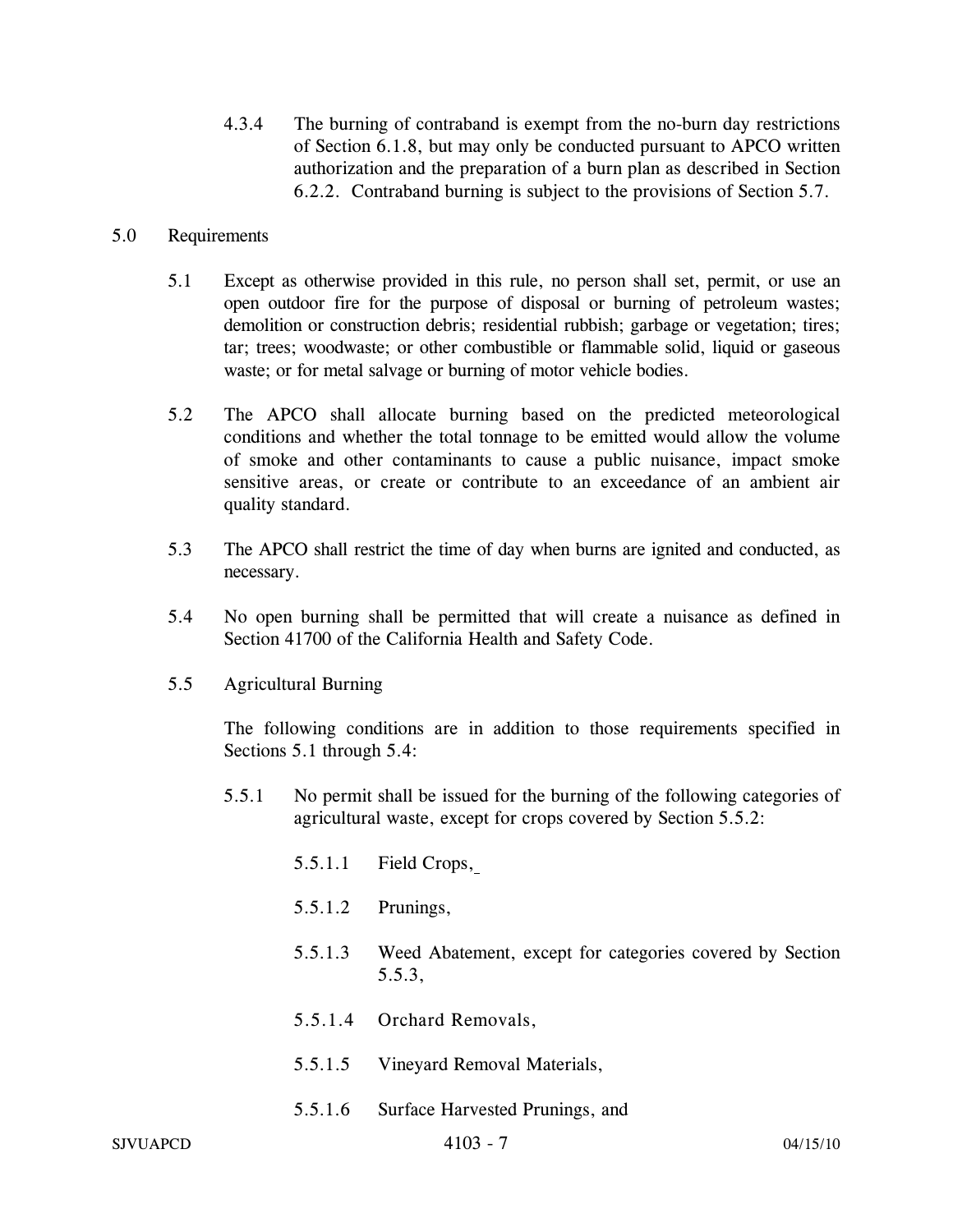- 5.5.1.7 Other Materials.
- 5.5.2 The District may postpone the prohibitions in Section 5.5.1 and may issue permits for the burning of any agricultural waste, if all of the following criteria are met:
	- 5.5.2.1 The Board determines that there is no economically feasible alternative means of eliminating the waste.
	- 5.5.2.2 The Board determines that there is no long-term federal or state funding commitment for the continued operation of biomass facilities in the San Joaquin Valley or development of alternatives to burning.
	- 5.5.2.3 The Board determines that the continued issuance of permits for that specific category or crop will not cause, or substantially contribute to, a violation of an applicable federal ambient air quality standard.
	- 5.5.2.4 The California Air Resources Board concurs with the Board's determinations pursuant to this section.
- 5.5.3 Owner/operators shall use at least one of the Best Management Practices for the control of other weeds and maintenance listed in Attachment 1, or other practices as approved by the APCO, for the control of star thistle, dodder weeds, tumble weeds, noxious weeds, and weeds located along ditch banks or canal banks, and the disposal of pesticide sacks or fertilizer sacks. The APCO shall not approve any alternative practice unless it is demonstrated that the alternative is at least as effective in controlling emissions as the listed practices.
- 5.5.4 Agricultural waste shall not be burned unless it is arranged or loosely stacked in such a manner as to promote drying and insure combustion with a minimum of smoke production.
- 5.5.5 Agricultural waste to be burned shall be ignited only with an approved ignition device.
- 5.5.6 Agricultural waste shall not be burned unless it is free of excessive dirt, soil, and visible surface moisture.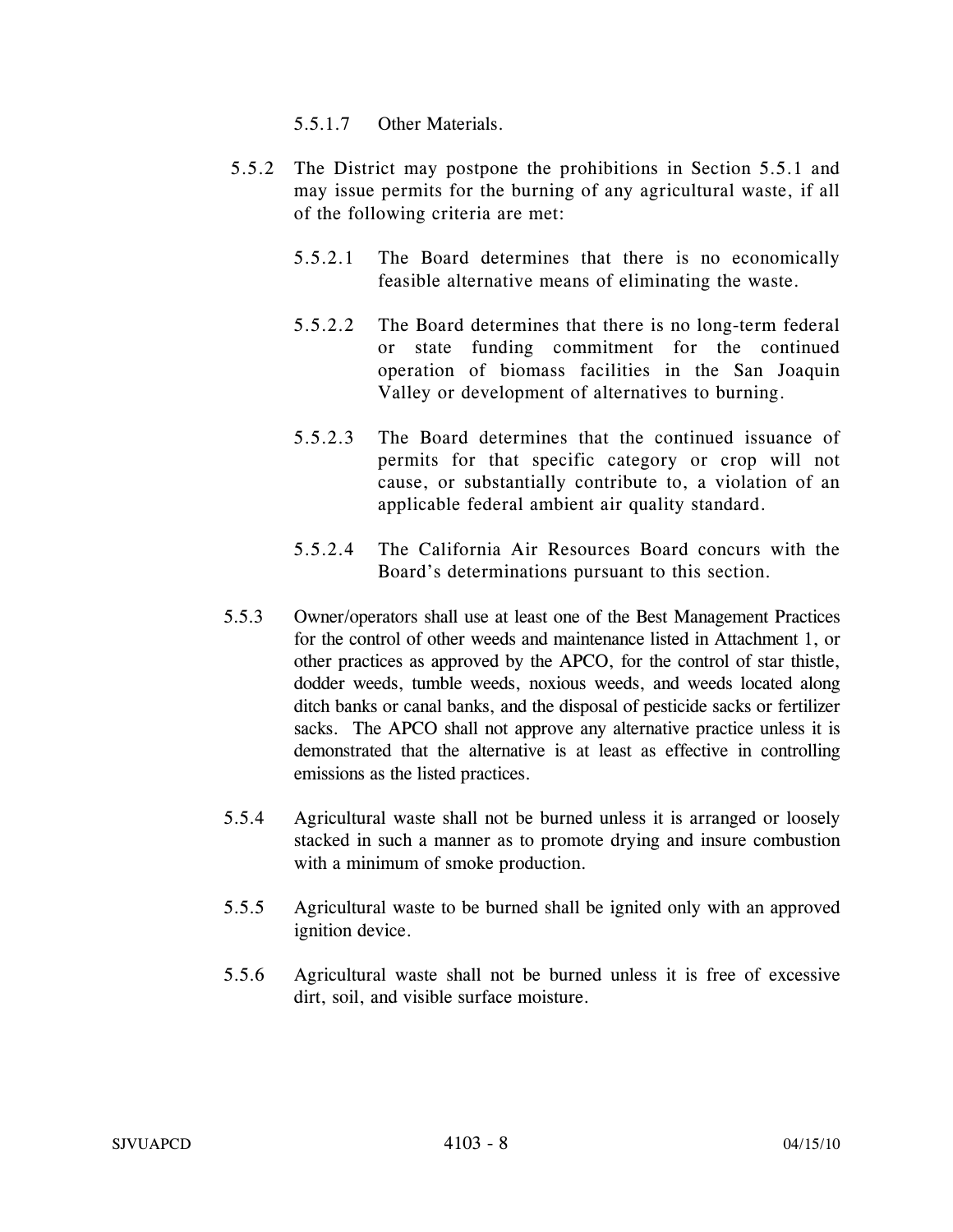- 5.5.7 Agricultural waste does not include and shall not be burned unless it is free of such items as plastic, rubber, ornamental or landscape vegetation, shop wastes, construction and demolition material, garbage, oil filters, tires, tar paper, broken boxes, pallets, sweatboxes, packaging material, packing boxes or any other material produced in the packing or processing of agricultural products, and pesticide and fertilizer containers (except sacks burned in the field where they were emptied).
- 5.5.8 Orchard or vineyard removal waste, or any other material, generated as a result of land use conversion from agricultural to nonagricultural purposes shall not be burned.
- 5.5.9 Agricultural waste shall not be burned unless it has been allowed to dry for the following minimum time periods:

| <b>Rice Straw</b>           | See Section 5.5.14.4 |
|-----------------------------|----------------------|
| Prunings and Small Branches | Three (3) Weeks      |
| Large Branches              | $Six (6) \nWeeks$    |

- 5.5.10 Agricultural burning shall be monitored and attended as necessary to prevent smoldering.
- 5.5.11 No agricultural waste shall be burned except during daylight hours.
- 5.5.12 No agricultural waste shall be added to an existing fire after 5:00 p.m.
- 5.5.13 All burning shall be ignited as rapidly as practicable within applicable fire control restrictions.
- 5.5.14 Field crop burning:

 The requirements of Section 5.5.14 do not apply to vines and tree pruning burning.

5.5.14.1 No field crop burning shall commence before 10:00 a.m., or after 2:00 p.m., of any day, unless local conditions indicate that other hours are appropriate.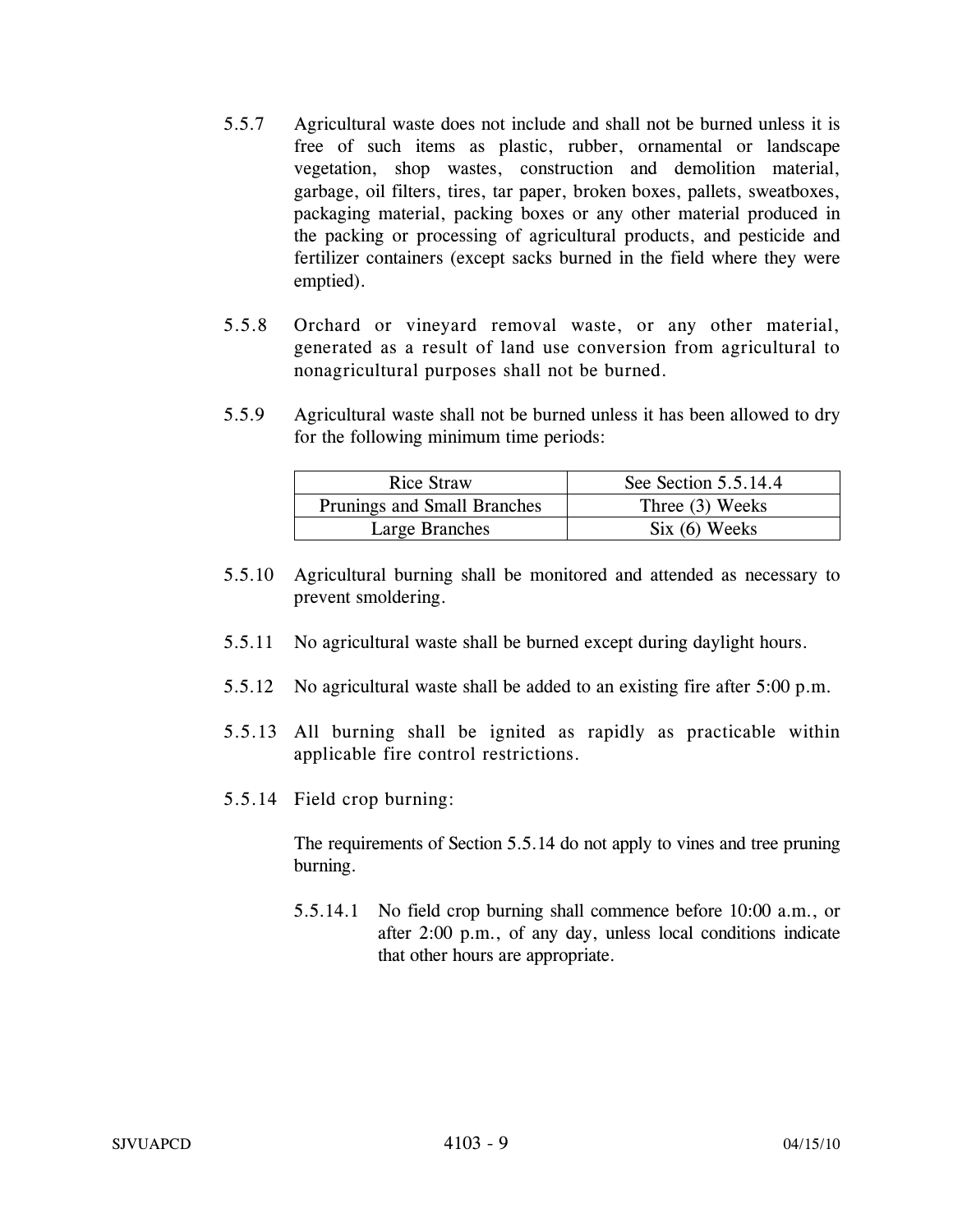- 5.5.14.2 Rice, barley, oat, and wheat straw shall be ignited only by strip firing into-the-wind or by backfiring, except under a special permit issued by the District when and where extreme fire hazards are declared by the public fire protection agency to exist, or where crops are determined by the District not to lend themselves to these techniques.
- 5.5.14.3 All rice harvesting shall employ a mechanical straw spreader to ensure even distribution of the straw with the exception that rice straw may be left in rows, provided it meets drying time criteria, as specified in Section 5.5.14.4 prior to a burn. Rice straw may also be left standing, provided it is dried and meets the crackle test criteria described in Section 5.5.14.5.
- 5.5.14.4 After harvesting, no rice straw shall be burned prior to the following drying periods:
	- 5.5.14.4.1 Spread rice straw: three (3) days; or
	- 5.5.14.4.2 Rowed rice straw: ten (10) days.
	- 5.5.14.4.3 Sections 5.5.14.4.1 and 5.5.14.4.2 shall not apply if the rice straw makes an audible crackle when tested just prior to burning with the test method described in Section 5.5.14.5.
- 5.5.14.5 When checking the field for moisture, a composite sample of straw from under the mat, in the center of the mat, and from different areas of the field shall be taken to insure a representative sample. A handful of rice straw from each area will give a good indication. Rice straw is dry enough to burn if a handful of straw selected as described above crackles when it is bent sharply.
- 5.5.14.6 After a rain exceeding fifteen hundredths (0.15) inch, notwithstanding Section 5.5.14.3, rice straw shall not be burned unless the straw makes an audible crackle when tested just prior to burning with the test method described in Section 5.5.14.5.
- 5.5.14.7 The APCO may require additional conditions based on the condition of the materials to be burned.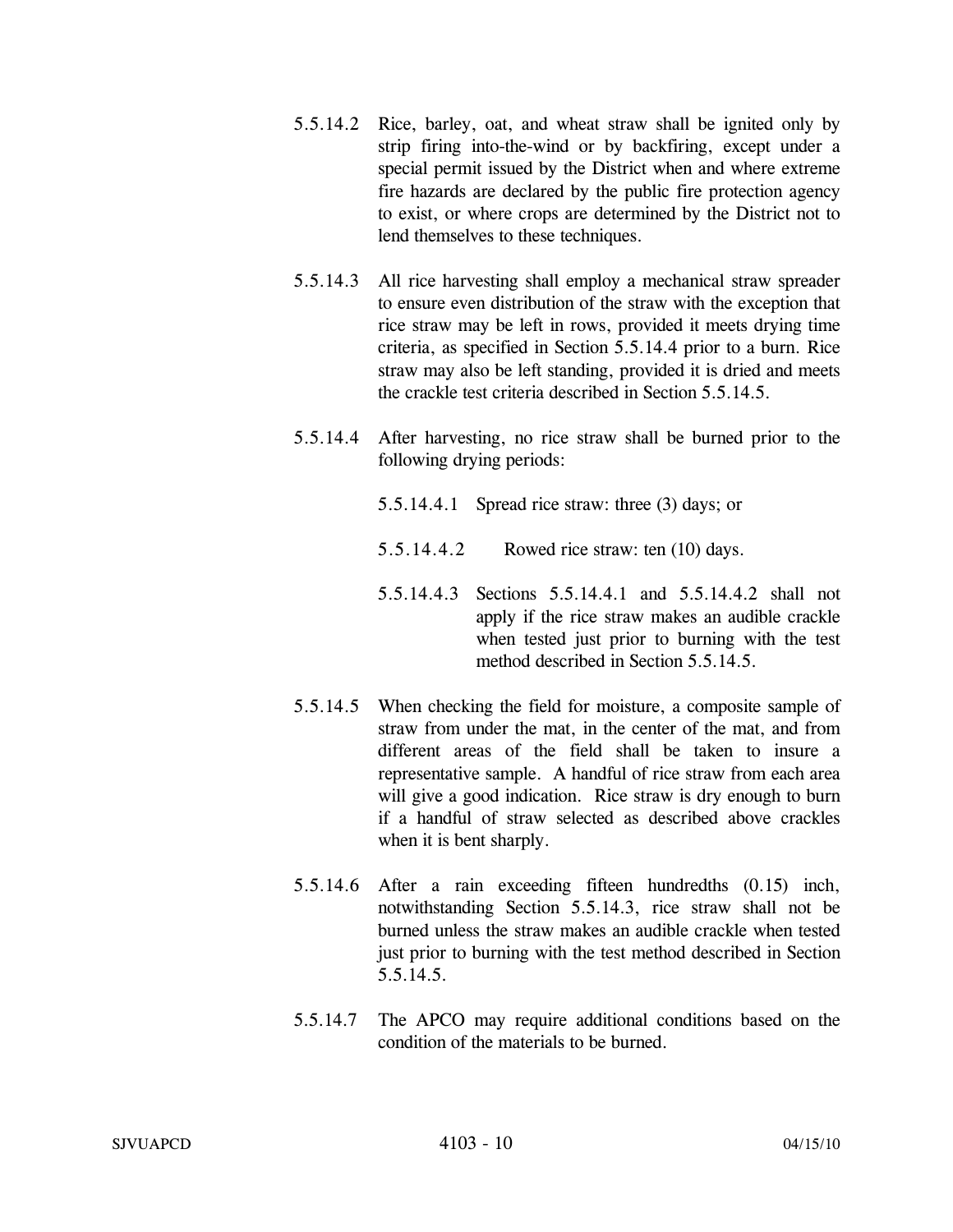5.6 Ditch Bank and Levee Maintenance

The following conditions are in addition to those requirements specified in Sections 5.1 through 5.4 for burning on-site grown vegetative material for rightof-way clearing, levee, and ditch bank maintenance by a public entity or utility:

- 5.6.1 Trash and debris must be removed prior to burning.
- 5.6.2 The material has been prepared by stacking, drying, or other methods to promote combustion as specified by the District.
- 5.7 Contraband Materials

The following conditions are in addition to those requirements specified in Sections 5.1 through 5.4 for the disposal of contraband materials by burning:

- 5.7.1 No contraband confiscated outside the District may be transported into the District for disposal by burning. Only contraband confiscated within the San Joaquin Valley Air Basin boundaries may be disposed of by burning.
- 5.7.2 Prior to the burn, a written notification of the planned burn must be submitted to the APCO pursuant to Section 6.2.2 of the rule.
- 5.7.3 Fires shall only be set or allowed by a peace officer or public fire official in the performance of official duty.
- 5.7.4 To the extent possible, materials must be burned in areas and in conditions limiting the possibility of smoke impacts on nearby neighbors and/or other smoke sensitive areas.
- 5.8 Russian Thistle (Salsola Kali) (tumbleweeds)

A District Permit is required for the burning of tumbleweeds. The Permit shall be issued in accordance with Sections 5.8.1, 5.8.2, and 6.1 and is only valid when the Permit applicant has received a burn authorization from the APCO that will allow burning on a particular day.

5.8.1 The burn site must be maintained in a fire safe condition according to the local fire protection agency.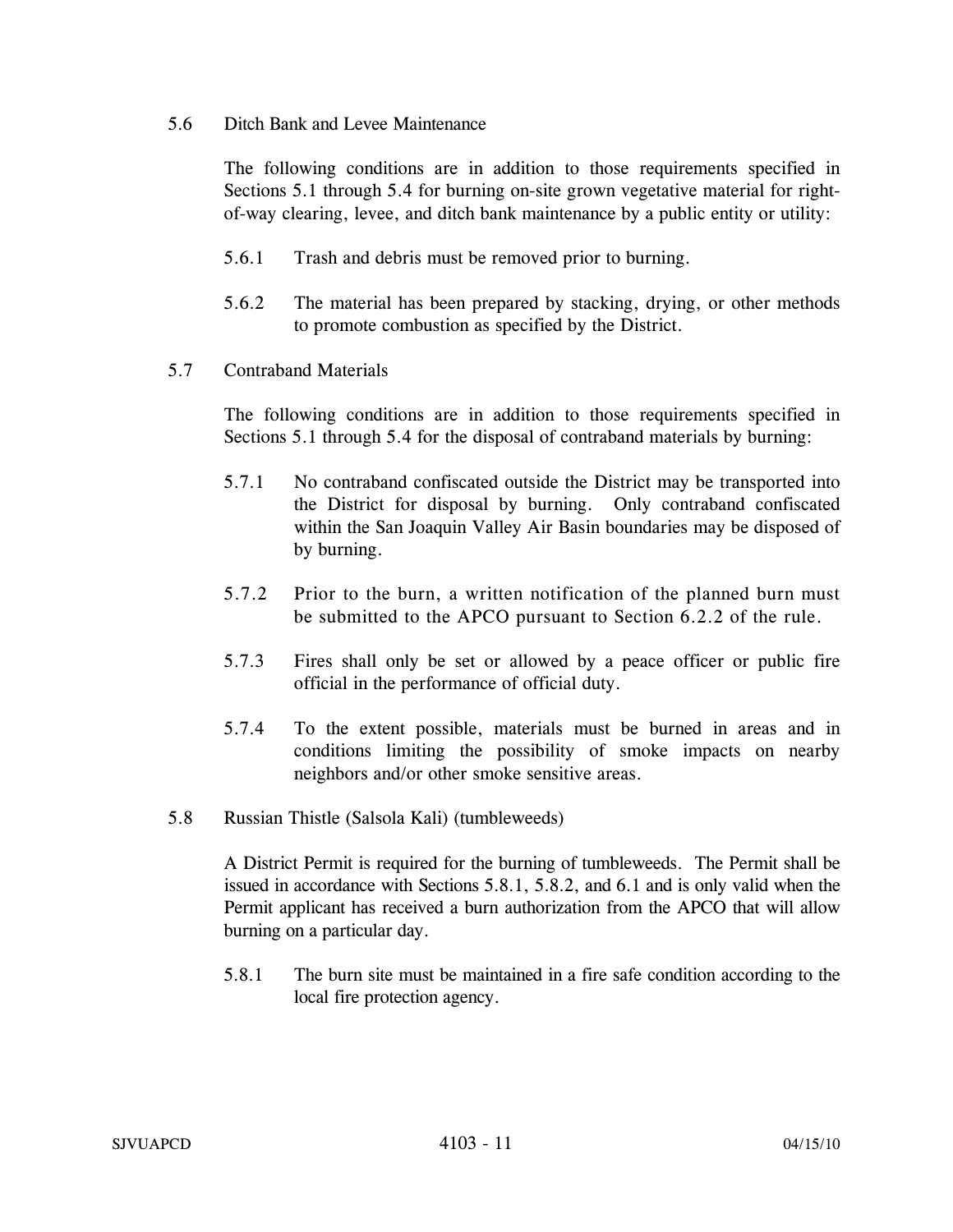- 5.8.2 The smoke and air contaminants shall not impact smoke sensitive areas, cause or contribute to a nuisance pursuant to Rule 4102 (Nuisance), or create or contribute to an exceedance of an ambient air quality standard. The APCO reserves the right to deny a Permit request if it might create a nuisance.
- 5.9 Diseased Materials

A conditional burning permit is required for fires set for the purpose of disease or pest prevention. A conditional burning permit shall authorize the burning of only the identified diseased crop, animal, fowl, pest or infected material.

- 5.9.1 A conditional burning permit will be issued by the APCO, if all of the following criteria are met:
	- 5.9.1.1 The material to be burned is specifically described in the conditional burning permit.
	- 5.9.1.2 The applicant has not been cited for a violation of burning rules or regulations in the past 3 years, unless the violation was of a de minimis nature, as determined by the APCO and the county agricultural commissioner, and
	- 5.9.1.3 The county agricultural commissioner has determined all of the following:
		- 5.9.1.3.1 There is no economically feasible alternative means of eliminating the disease or pest other than burning, and
		- 5.9.1.3.2 There is the presence of a disease or pest that will cause a substantial, quantifiable reduction in yield or poses a threat to the health of adjacent vines, trees, or plants in the field proposed to be burned, during the current or next growing season, or there is the presence of a disease or pest that will cause a substantial, quantifiable reduction in production of animals or fowl.
- 5.9.2 The holder of a conditional burning permit may not transfer, sell or trade the burning permit to any other individual.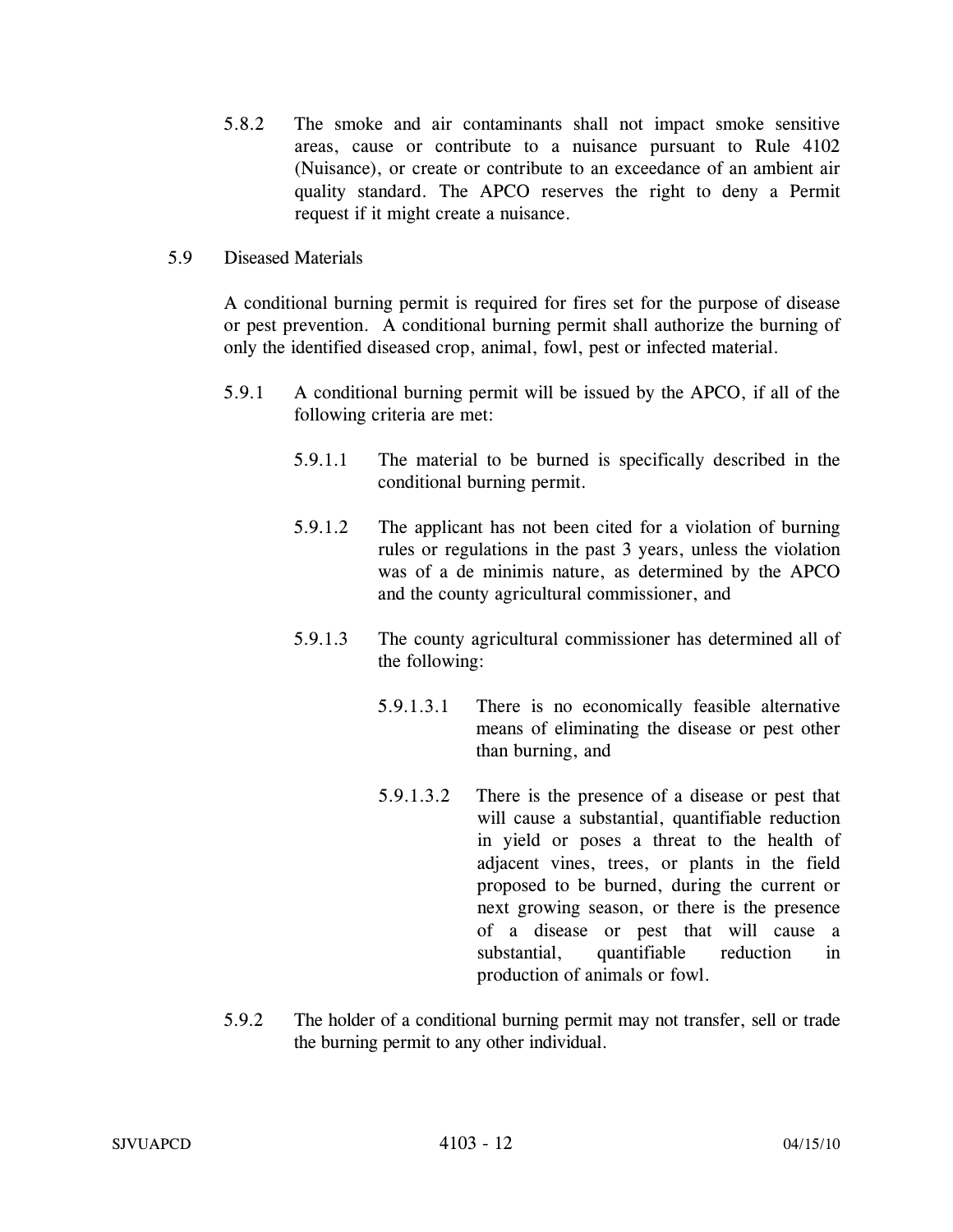#### 6.0 Administrative Requirements

- 6.1 Open Burn Permits
	- 6.1.1 No person shall knowingly set or permit open burning unless the person has a valid Permit issued by the APCO and/or the designated agency having jurisdiction in the area where the open burning will take place.
	- 6.1.2 A Permit applicant shall provide information as requested by the APCO and or designated agency. No Permit or authorization shall be deemed valid unless the applicant has provided the required information.
	- 6.1.3 A Permit shall be valid only on the lands specified on the Permit.
	- 6.1.4 No material shall be burned unless it is clearly described and quantified as material to be burned on a valid Permit.
	- 6.1.5 Applications to burn orchard or vineyard removal waste must be reviewed and shall not be granted if the materials were generated in the process of land use conversion to nonagricultural purposes.
	- 6.1.6 No burning shall be conducted pursuant to such a Permit without prior authorization for burning on a specified day from the District.
	- 6.1.7 No burning shall be conducted contrary to the conditions specified on the Permit.
	- 6.1.8 Except for burning conducted pursuant to Section 4.3, a permit shall only be valid on those days not designated as no-burn days and the APCO has authorized the burning as being within a particular day's burn system allocation for the region in which burn site is located.
	- 6.1.9 Any Permit issued by a designated agency shall be subject to the rules and regulations of the District.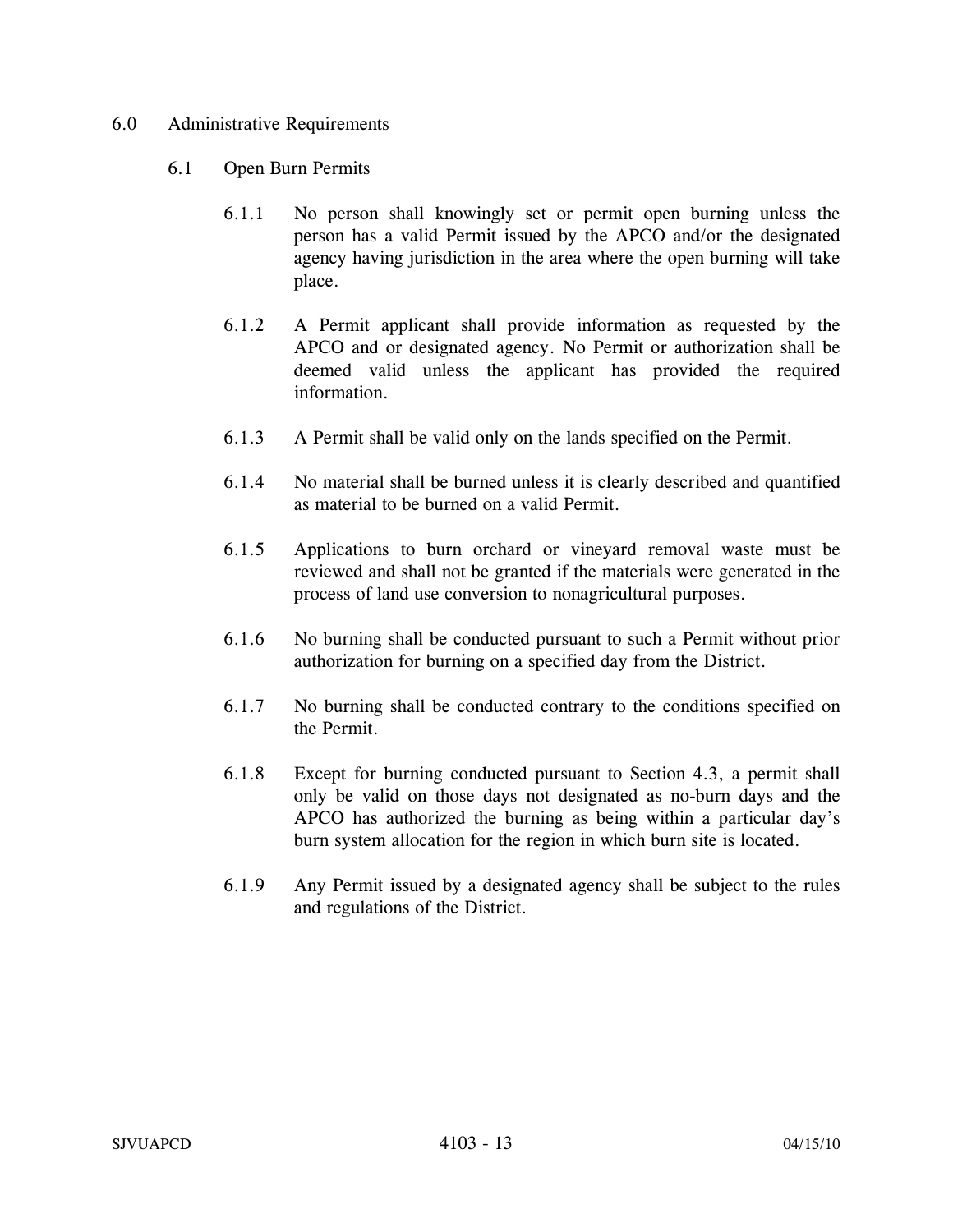### 6.2 Burn Plans for Fire

### 6.2.1 Fire Suppression Training

The lead fire agency planning to conduct fire suppression training must submit a burn plan to the APCO for approval a minimum of 15 days prior to the date of the proposed burn. A burn plan is not required for training conducted at stationary fire training structures located at fire training facilities when used for the primary purpose of conducting fire training. The burn plan shall address the following:

- 6.2.1.1 The location of the fire training.
- 6.2.1.2 The fire agencies involved with the training, the number of personnel participating with the training, the name(s) and title(s) of personnel who are responsible for the training, and the approximate date the training will occur, including expected burn starting and ending times.
- 6.2.1.3 If a structure is involved with the fire training, the burn plan shall include an assessment for the presence and removal of asbestos containing materials within the structure(s), subject to the requirements of Rule 4002 and the National Emission Standards for Hazardous Air Pollutants (Subpart M, Part 61, Chapter 1, Title 40, Code of Federal Regulations).
- 6.2.1.4 Proposed contingencies to prevent a nuisance, per Rule 4102 (Nuisance).

# 6.2.2 Contraband

Pursuant to the requirements of Section 5.7, a written notification from the law enforcement agency or fire agency conducting the burn shall be submitted to the APCO for approval a minimum of 15 days prior to the planned burn. In special circumstances, the APCO may waive the 15 day notice requirement. The notification shall provide the following information:

- 6.2.2.1 A description of the contraband, including its origin and the amount of material that will be destroyed by fire.
- 6.2.2.2 The date and location of the burn.
- 6.2.2.3 A description of alternative disposal methods other than burning and an explanation of why the contraband must be destroyed by the use of fire.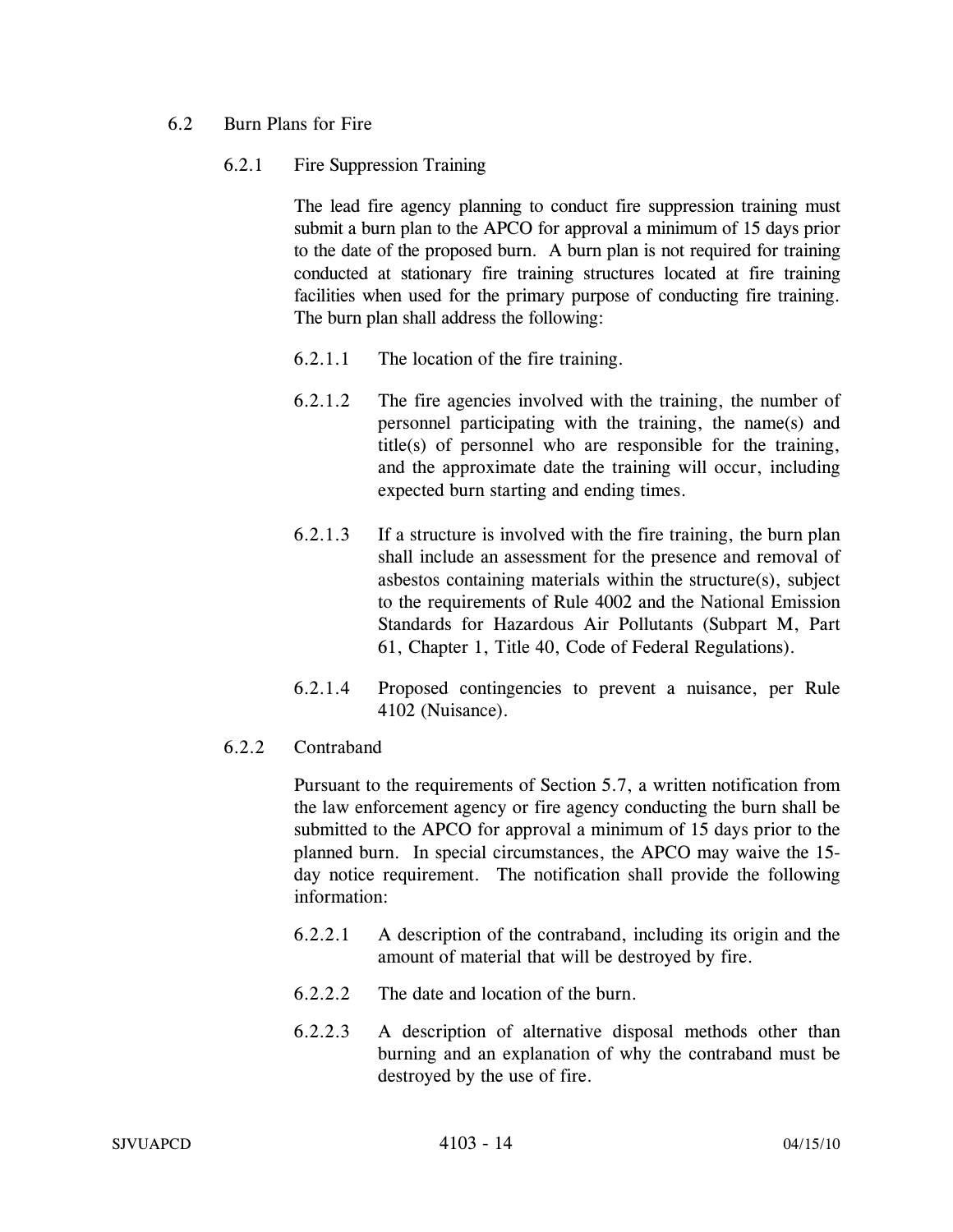- 6.2.2.4 The law enforcement agency and/or fire protection agency involved with the burn.
- 6.3 The APCO shall prepare the "Staff Report and Recommendations on Agricultural Burning" document (Report) for any Board determination made pursuant to Section 5.5.2 and in accordance with the following:
	- 6.3.1 The Report shall be presented to the Board for review and approval. Board-approved Report shall be submitted to ARB and EPA for inclusion into the State Implementation Plan.
	- 6.3.2 The APCO shall review and update, as appropriate, the Report at least once every five (5) years. Updated Reports shall be approved according to Section 6.3.1.